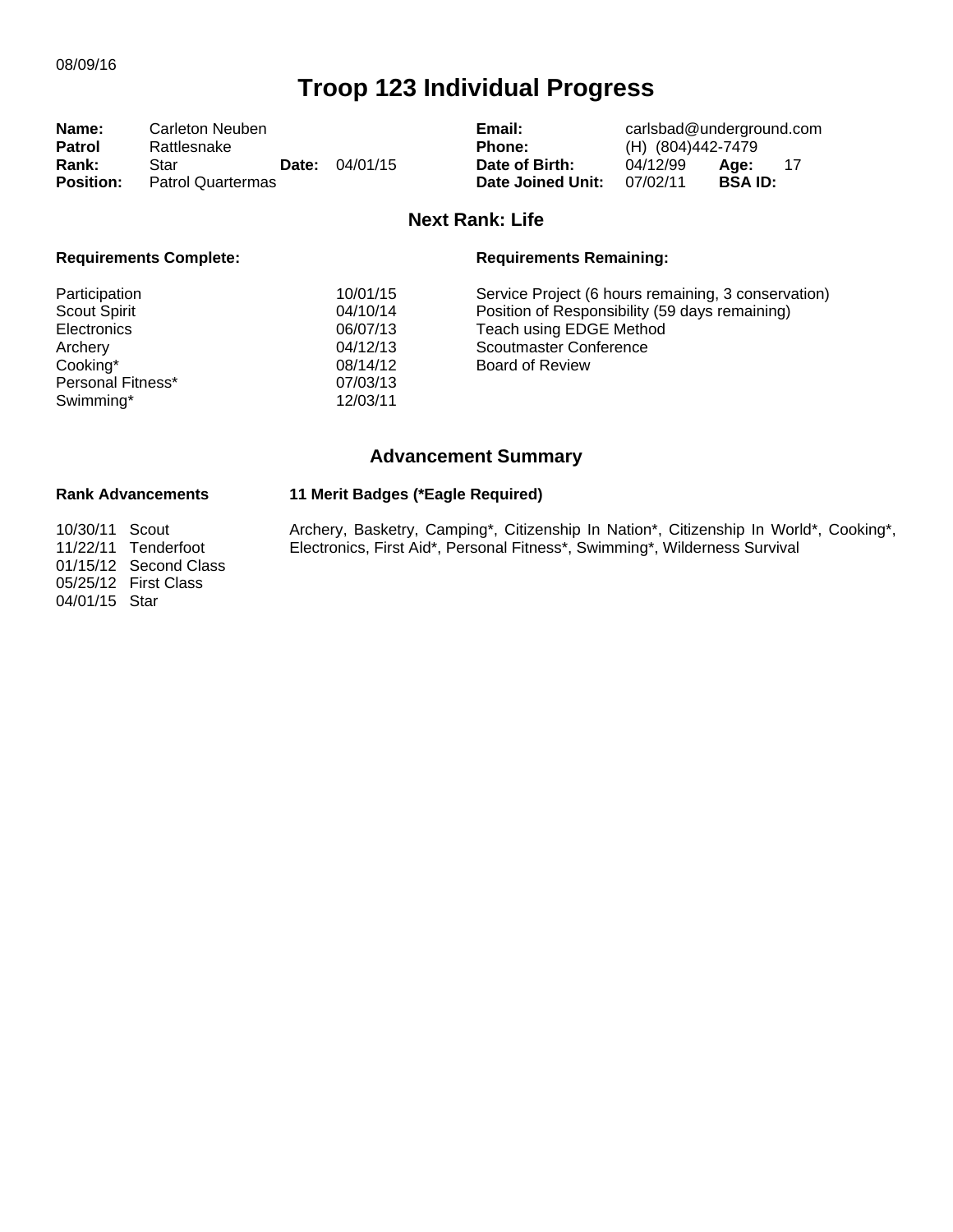| Name:<br>Frederic L Tucker<br>Patrol<br>Rattlesnake |                            |       |          | Email:<br><b>Phone:</b>             | babe@compunet.net<br>(H) (804)442-5890 |                        |    |
|-----------------------------------------------------|----------------------------|-------|----------|-------------------------------------|----------------------------------------|------------------------|----|
| Rank:<br><b>Position:</b>                           | Second Class<br>Instructor | Date: | 10/01/13 | Date of Birth:<br>Date Joined Unit: | 01/24/01<br>08/07/11                   | Age:<br><b>BSA ID:</b> | 15 |
|                                                     |                            |       |          | <b>Next Rank: First Class</b>       |                                        |                        |    |

10/01/13 Second Class

## Requirements Complete: **Requirements Remaining:**

| 1a. Troop/Patrol Activities  | 10/17/14 | 1b. Tread Lightly!           |
|------------------------------|----------|------------------------------|
| 2a. Plan/Discuss Camp Menu   | 10/28/14 | 4b. Demo How To Use GPS      |
| 2b. List Food Amounts/Budget | 10/28/14 | 5b. Obtain Weather Forecast  |
| 2c. Pans/Utensils Needed     | 10/28/14 | 5c. Hazardous Weather        |
| 2d. Safe Food Handling       | 10/28/14 | 5d. Extreme Weather          |
| 2e. Serve as Camp Cook       | 10/28/14 | 6a. BSA Swimmer Test         |
| 3a. Discuss Use of Lashings  | 01/01/15 | 6c. Parts of a Canoe         |
| 3b. Demo Timber/Clove Hitch  | 01/01/15 | 6d. Proper Body Position     |
| 3c. Demo Lashings            | 01/01/15 | 6e. Show a Line Rescue       |
| 3d. Make Camp Gadget         | 09/30/14 | 7d. Utility Services         |
| 4a. Orienteering Course      | 07/15/14 | 7e. Emergency Action Plan    |
| 5a. Identify Plants          | 12/18/14 | 7f. How To Obtain Water      |
| 6b. Safe Trip Afloat         | 10/30/14 | 8a. Be physically active     |
| 7a. Demonstrate Bandages     | 12/12/14 | 8b. Challenges and Successes |
| 7b. How To Transport Person  | 08/28/14 | 9b. Environmental Issues     |
| 7c. Signs of Heart Attack    | 07/10/14 | 9c. How To Reduce/Recycle    |
| 9a. Constitutional Rights    | 11/25/14 | 10. Invite a Friend          |
| 9d. Service Project          | 06/15/14 | 12. Scoutmaster Conference   |
| 11. Scout Spirit/Scout Law   | 12/30/14 | 13. Board of Review          |

# **Advancement Summary**

| <b>Rank Advancements</b>              | 5 Merit Badges (*Eagle Required)                                   |  |  |  |  |
|---------------------------------------|--------------------------------------------------------------------|--|--|--|--|
| 07/01/12 Scout<br>11/15/12 Tenderfoot | Archery, Basketry, Citizenship In Nation*, First Aid*, Leatherwork |  |  |  |  |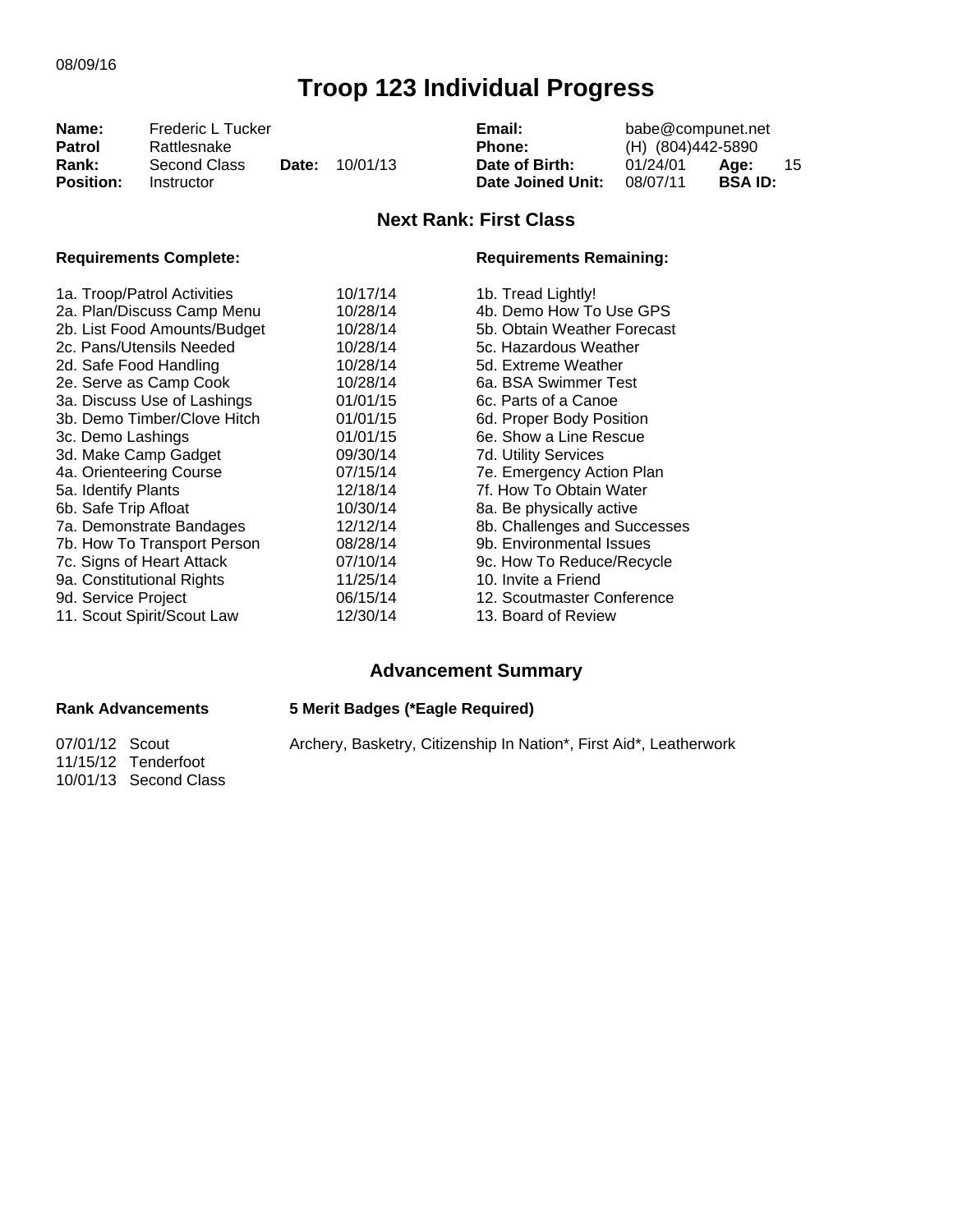| Name:            | James Osborne           |  | Email:                |                   | JJCab44@delta.com |                |  |
|------------------|-------------------------|--|-----------------------|-------------------|-------------------|----------------|--|
| <b>Patrol</b>    | Leadership              |  |                       | <b>Phone:</b>     | (H) (804)442-7805 |                |  |
| Rank:            | Star                    |  | <b>Date:</b> 07/15/14 | Date of Birth:    | 06/15/99          | Age:           |  |
| <b>Position:</b> | Junior Asst Scoutmaster |  |                       | Date Joined Unit: | 06/15/12          | <b>BSA ID:</b> |  |

#### **Next Rank: Life**

| <b>Requirements Complete:</b> |          | <b>Requirements Remaining:</b>                      |  |  |
|-------------------------------|----------|-----------------------------------------------------|--|--|
| Participation                 | 01/15/15 | 2 Merit Badges (**1 Eagle Required)                 |  |  |
| <b>Scout Spirit</b>           | 04/04/14 | Service Project (3 hours remaining, 3 conservation) |  |  |
| Communication*                | 12/30/14 | Teach using EDGE Method                             |  |  |
| <b>Animal Science</b>         | 07/18/14 | Scoutmaster Conference                              |  |  |
| Citizenship In Community*     | 12/18/14 | <b>Board of Review</b>                              |  |  |
| Position of Responsibility    | 01/15/15 |                                                     |  |  |

#### **\*\*Eagle required badges must come from the following list:**

Citizenship In Nation, Citizenship In World, Cooking, Cycling, Emergency Preparedness, Environmental Science, Family Life, Livesaving, Personal Management, Sustainability, Swimming

## **Advancement Summary**

#### **Rank Advancements 9 Merit Badges (\*Eagle Required)**

09/07/12 Scout 10/28/12 Tenderfoot 02/10/13 Second Class 11/10/13 First Class 07/15/14 Star

Animal Science, Astronomy, Camping\*, Citizenship In Community\*, Communication\*, First Aid\*, Golf, Hiking\*, Personal Fitness\*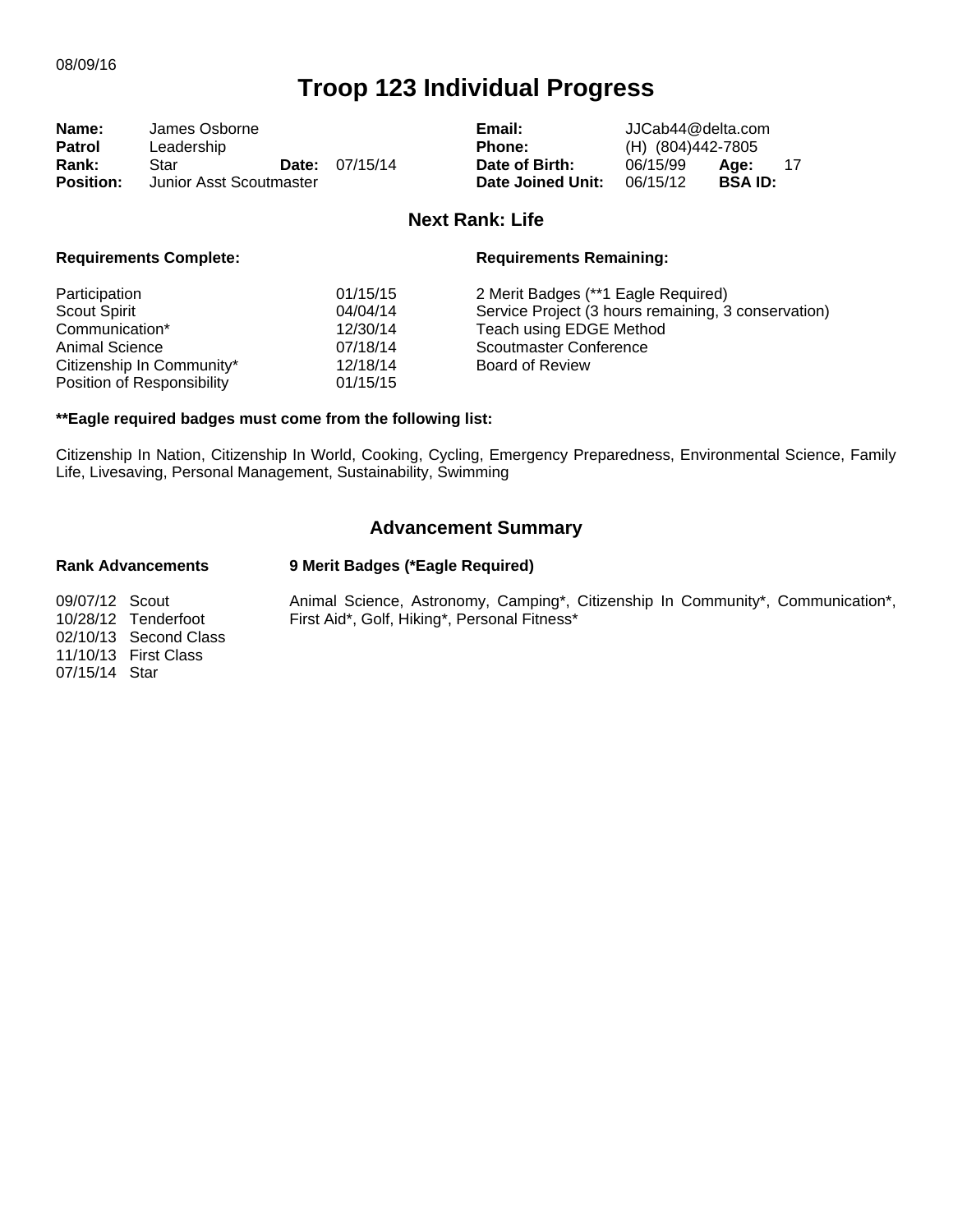| Name:            | James Savage       |  | pronto@qwikfast.net<br>Email: |                   |                     |                |    |
|------------------|--------------------|--|-------------------------------|-------------------|---------------------|----------------|----|
| <b>Patrol</b>    | Rattlesnake        |  |                               | Phone:            | $(C)$ (804)557-1113 |                |    |
| Rank:            | Tenderfoot         |  | <b>Date:</b> $05/10/14$       | Date of Birth:    | 11/26/02            | Age:           | 13 |
| <b>Position:</b> | Asst Patrol Leader |  |                               | Date Joined Unit: | 01/11/14            | <b>BSA ID:</b> |    |

## **Next Rank: Second Class**

#### **Requirements Complete: Requirements Remaining:**

| 1a. Troop/Patrol Activities<br>1c. Location for Campsite<br>2a. Fire for Cooking<br>2b. Prepare Kindling/Fuel<br>2c. Build/Extinguish a Fire<br>2d. When To Use a Camp Stove<br>2e. Plan and Cook Hot Meal<br>3a. Demo Map/Compass<br>3b. Hike w/ Compass/Map<br>3d. Directions w/o Compass<br>4. Identify Wild Animals | 08/07/14<br>08/18/14<br>06/02/14<br>08/17/14<br>06/02/14<br>08/28/14<br>09/01/14<br>06/15/14<br>05/28/14<br>11/10/14<br>09/30/14 |  |
|-------------------------------------------------------------------------------------------------------------------------------------------------------------------------------------------------------------------------------------------------------------------------------------------------------------------------|----------------------------------------------------------------------------------------------------------------------------------|--|
| 5a. Precautions for Safe Swim<br>5b. BSA Beginner Swimmer Test                                                                                                                                                                                                                                                          | 08/07/14<br>09/15/14                                                                                                             |  |
| 5c. Demo Water Rescue<br>5d. Danger of Swimming Rescue                                                                                                                                                                                                                                                                  | 09/17/14<br>09/17/14                                                                                                             |  |
| 6a. Demo First Aid<br>6b. Handle 'hurry' Cases                                                                                                                                                                                                                                                                          | 05/05/15<br>10/01/14                                                                                                             |  |
| 7c. Dangers of Drugs/Alcohol<br>8a. Flag Ceremony                                                                                                                                                                                                                                                                       | 04/15/15<br>09/11/14                                                                                                             |  |
| 8b. Respect for the Flag<br>8e. Service Project                                                                                                                                                                                                                                                                         | 09/11/14<br>06/15/14                                                                                                             |  |
| 9b. Describe Bullying                                                                                                                                                                                                                                                                                                   | 04/30/14                                                                                                                         |  |

1b. Practice Leave No Trace 2f. Demo Sheet Bend Knot 2g. Demo Bowline Knot 3c. Describe Hazards/Injuries 6c. How to Prevent Injuries 6d. Emergency Response 6e. Vehicular Accident 7a. Be Physically Active 7b. Challenges/Successes 8c. Plan for Earning Money 8d. Cost of Item 9a. Personal Safety/Protection 10. Scout Spirit/Scout Law 11. Scoutmaster Conference 12. Board of Review

## **Advancement Summary**

## **Rank Advancements 3 Merit Badges (\*Eagle Required)**

04/10/14 Scout 05/10/14 Tenderfoot Computers#, First Aid\*, Fishing

### **Partial Merit Badges**

| Camping* (2015): 0%                                                                                     | <b>Start Date:</b> | 08/05/16 | Last Progress: | 08/05/16 |
|---------------------------------------------------------------------------------------------------------|--------------------|----------|----------------|----------|
| Open Regts: 1ab, 2, 3, 4ab, 5abcde, 6abcde, 7ab, 8a1, 8a2, 8a3, 8bcd, 9a, 9b1, 9b2, 9b3, 9b4, 9b5, 9b6, |                    |          |                |          |
| 9c. 10                                                                                                  |                    |          |                |          |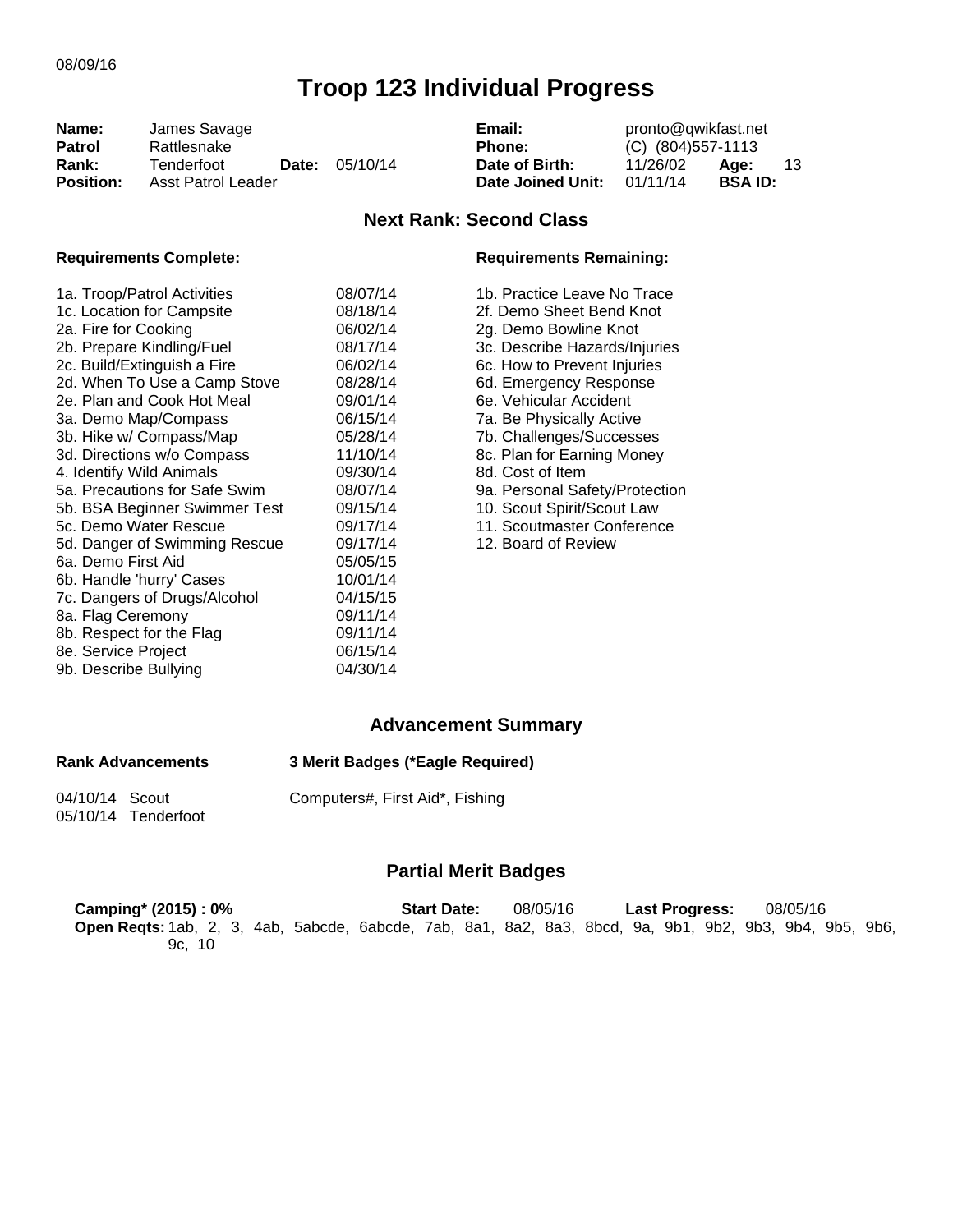| Name:            | Joseph Scouter              |                         |
|------------------|-----------------------------|-------------------------|
| <b>Patrol</b>    | Leadership                  |                         |
| Rank:            | Eagle                       | <b>Date:</b> $01/01/15$ |
| <b>Position:</b> | <b>Senior Patrol Leader</b> |                         |

Email: gijoe4354354@loa.com **Phone:** (C) (804)544-8233 **Date of Birth:** 11/18/99 **Age:** 16<br>**Date Joined Unit:** 07/01/11 **BSA ID: Position: Postta** Date Joined Unit: 07/01/11

### **Next Rank: Gold Palm**

#### **Requirements Complete: Requirements Remaining:**

Participation (29 days remaining) Scout Spirit 5 Merit Badges Demo Leadership Scoutmaster Conference Board of Review

#### **\*\*Eagle required badges must come from the following list:**

**Sustainability** 

## **Advancement Summary**

#### **Rank Advancements 26 Merit Badges (\*Eagle Required)**

Animal Science, Archaeology, Automotive Maintenance, Backpacking, Bird Study, Camping\*, Citizenship In Community\*, Citizenship In Nation\*, Citizenship In World\*, Communication\*, Cooking\*, Cycling\*, Dentistry, Emergency Preparedness\*, Environmental Science\*, Family Life\*, First Aid\*, Hiking\*, Lifesaving\*, Personal Fitness\*, Personal Management\*, Pets, Rifle Shooting, Swimming\*, Whitewater, Wilderness Survival

09/09/11 Scout 09/09/11 Tenderfoot 12/18/11 Second Class 04/10/12 First Class 08/22/13 Star 04/15/14 Life 01/01/15 Eagle 06/01/16 Bronze Palm